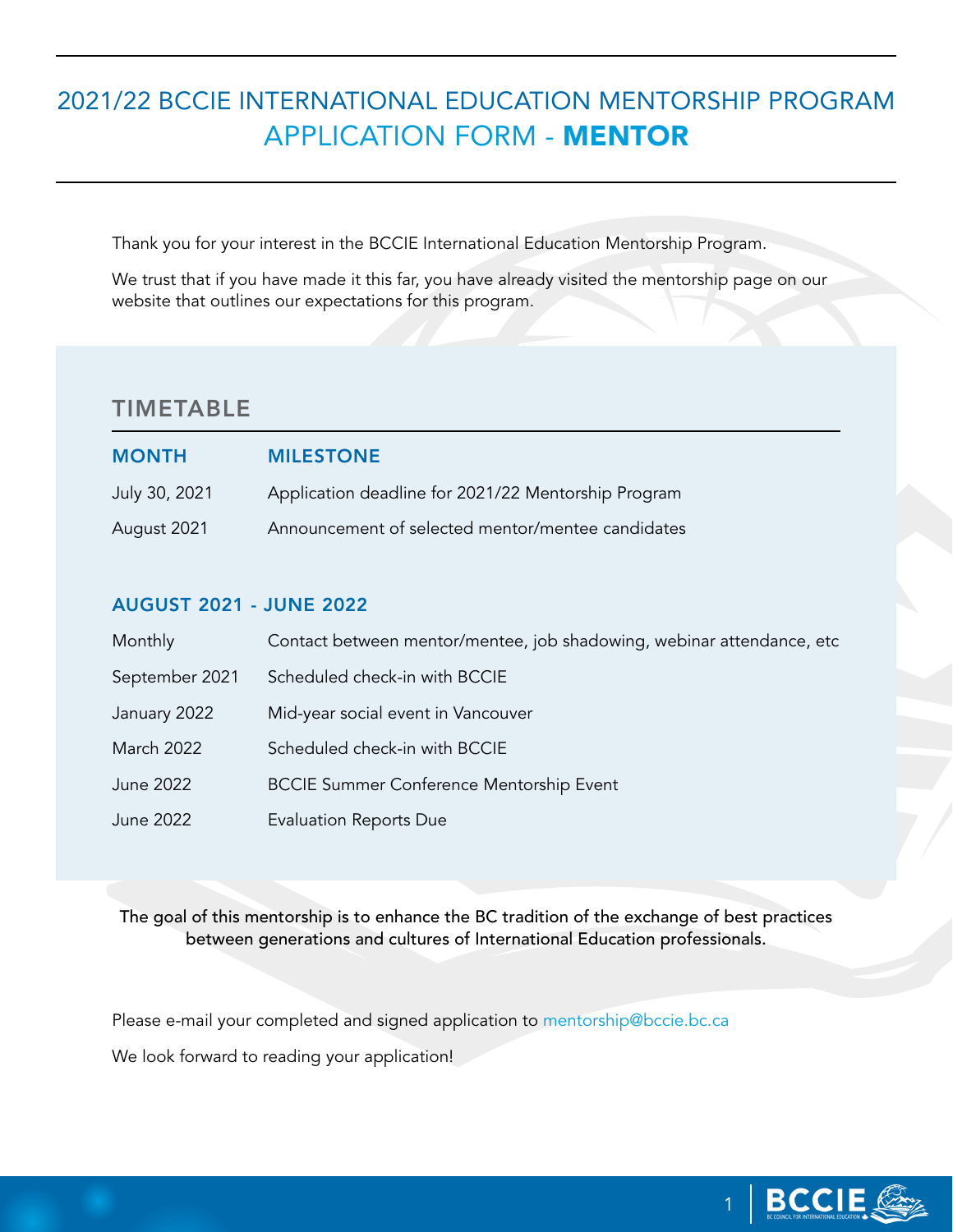## 2021/22 BCCIE International Education Mentorship Program APPLICATION FORM -**MENTOR**

INSTITUTION:

POSITION/OCCUPATION:

### EMAIL:

#### PHONE NUMBER:

*\*\*\* We anticipate that you will be willing to participate in our "mentoring roundtable" event at Summer Conference 2022.*

1. How many years of experience do you have in the International Education sector?



2. What are your areas of expertise and experience? (max 400 words)

3. Please summarize what goals you would like to achieve through this mentorship program. (max 400 words)